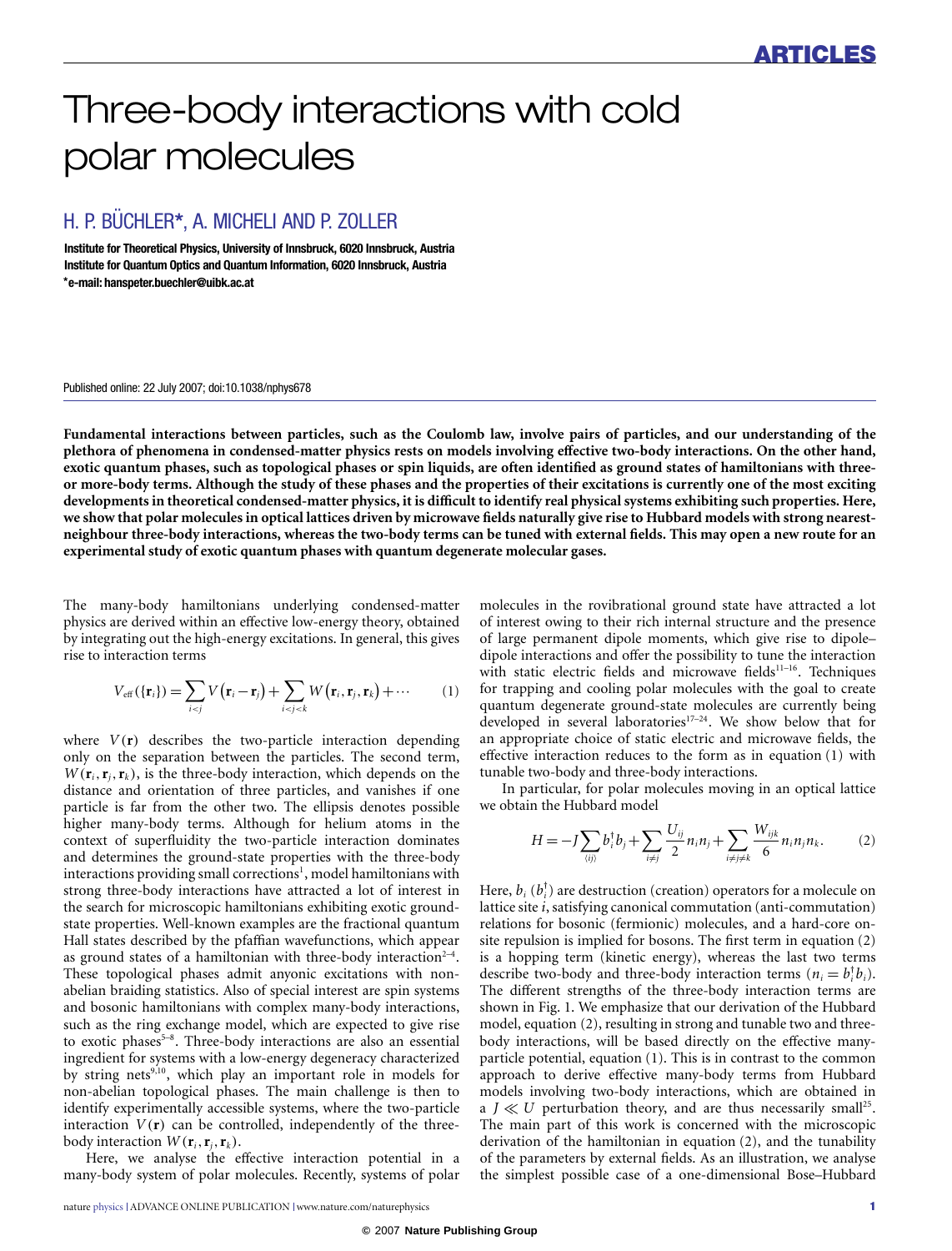# ARTICLES



<span id="page-1-0"></span>Figure 1 **Three-body interaction terms.** Strengths of the dominant three-body interactions  $W_{ijk}$  appearing in the Hubbard model for different lattice geometries. **a**, One-dimensional set-up. **b**, Two-dimensional square lattice. **c**, Two-dimensional honey-comb lattice. The characteristic energy scale  $\mathit{W}_{0} = \gamma_{2} \mathit{DR}_{0}^{6}$  /  $a^{6}$  is discussed following equation [\(6\).](#page-3-0)

model with a dominant three-body interaction, and derive the phase diagram using bosonization techniques.

## EFFECTIVE INTERACTION POTENTIAL

We start with deriving the effective low-energy interaction potential of the form of equation [\(1\)](#page-0-0) for polar molecules interacting via dipole–dipole interaction. The formal derivation is based on dressing low-lying rotational states with external static electric fields and near-resonant microwave fields, which allows us to map the hamiltonian onto an interacting spin-1/2 system. In the spirit of the Born–Oppenheimer approximation, we will interpret the interaction energy in a given dressed state and for a given spatial configuration  $\{r_i\}$  as the effective interaction potential  $V_{\text{eff}}$ .

The internal low-energy structure of polar molecules with a closed-shell electronic structure  $^1\Sigma$  is given by the rotational degree of freedom, and its low-energy excitations are well described by the rigid-rotor hamiltonian

$$
H_{\rm rot}^{(i)} = B\mathbf{J}_i^2 - \mathbf{d}_i \mathbf{E}(t),
$$

where  $B$  is the rotational constant and  $J_i$  is the dimensionless angular momentum operator. The last term accounts for an external electric field with **d***<sup>i</sup>* , the dipole operator.

We focus on a set-up with a static electric field  $\mathbf{E} = E \mathbf{e}_z$  along the *z* axis, see [Fig.](#page-1-1) [2,](#page-1-1) where the two states  $|g\rangle$ *i* and  $|e_{+}\rangle$ *i* with energies  $E_g$  and  $E_{e,\pm}$  are coupled by a circularly polarized microwave field propagating along the *z* axis. The microwave transition is characterized by the detuning  $\Delta$  and the Rabi frequency  $\Omega/\hbar$ . The internal structure of a single polar molecule reduces to a two-level system and is described as a spin-1/2 particle via the identification of the state  $|g\rangle$ <sub>*i*</sub> ( $|e_{+}\rangle$ <sub>*i*</sub>) as eigenstates of the spin operator  $S_i^z$  with positive (negative) eigenvalue. In the rotating frame and applying the rotating-wave approximation, the hamiltonian describing the internal dynamics of the polar molecule reduces to

$$
H_0^{(i)} = \frac{1}{2} \begin{pmatrix} \Delta & \Omega \\ \Omega & -\Delta \end{pmatrix} = \mathbf{h} \mathbf{S}_i,
$$

with the effective magnetic field **h** =  $(\Omega, 0, \Delta)$  and the spin operator  $\mathbf{S}_i = (S_i^x, S_i^y, S_i^z)$ 



<span id="page-1-1"></span>**Figure 2 Spectrum of a polar molecule. a**, Level structure for  $Ed/B = 3$ : the circularly polarized microwave field couples the ground state  $|g\rangle$  with the excited state  $|e_{+}\rangle$  with Rabi frequency  $\Omega/\hbar$  and detuning  $\Delta$ . The excited state  $|e_{+}\rangle$  is characterized by a finite angular momentum  $J_z$  $|e_+\rangle = |e_+\rangle$ . Applying a second microwave field with opposite polarization (red arrow) allows us to lift the degeneracy in the first excited manifold by resonantly coupling the state  $|e_-\rangle$  to the next manifold. **b**, Internal excitation energies for a single polar molecule in a static electric field  $\mathbf{E} = E \mathbf{e}_z$ .

are denoted as  $|+\rangle_i = \alpha |g\rangle_i + \beta |e_+\rangle_i$  and  $|-\rangle_i = -\beta |g\rangle_i + \alpha |e_+\rangle_i$ with energies  $\pm \sqrt{\Delta^2 + \Omega^2}/2$ .

The interaction between the polar molecules is determined by the dipole–dipole interaction

$$
V_{\mathrm{d-d}}(\mathbf{r}_{ij})=\frac{\mathbf{d}_i\mathbf{d}_j}{|\mathbf{r}_{ij}|^3}-\frac{3(\mathbf{r}_{ij}\mathbf{d}_i)(\mathbf{r}_{ij}\mathbf{d}_j)}{|\mathbf{r}_{ij}|^5},
$$

where  $\mathbf{r}_{ij} = \mathbf{r}_i - \mathbf{r}_j$  is the separation between the particles. In the interesting regime with  $|\mathbf{r}_{ij}| \gg (D/B)^{1/3}$ , we can map the dipoledipole interaction restricted to the states  $|e_{+}\rangle_i$  and  $|g\rangle_i$  onto an effective spin-interaction hamiltonian. Using the rotating-wave approximation, the interaction hamiltonian within the rotating frame reduces to  $H_d = H_d^{\text{int}} + H_d^{\text{shift}}$ . The first term describes an effective spin–spin interaction

$$
H_{\rm d}^{\rm int} = -\frac{1}{2} \sum_{i \neq j} D \nu(\mathbf{r}_{ij}) \left[ S_i^x S_j^x + S_i^y S_j^y - \eta_-^2 S_i^z S_j^z \right],
$$

where *D* denotes the coupling strength between the two states  $D = |\langle g | \mathbf{d}_i | e_+ \rangle|^2$ , whereas  $\eta_{\pm} = \eta_g \pm \eta_e$  is determined by the induced dipole moments  $\eta_g = \partial_E E_g / \sqrt{D}$  and  $\eta_e = \partial_E E_{e,+} / \sqrt{D}$ . The anisotropic behaviour of the dipole–dipole interaction is accounted for by  $v(\mathbf{r}) = (1 - 3\cos^2\theta)/r^3$ , where  $\theta$  is the angle between **r** and the *z* axis. In addition, the asymmetry of the induced dipole moments gives rise to a position-dependent renormalization of the effective magnetic field and an energy shift

$$
H_{\rm d}^{\rm shift} = \frac{1}{2} \sum_{i \neq j} D \nu(\mathbf{r}_{ij}) \left[ \frac{\eta_{-} \eta_{+}}{2} S_{i}^{z} + \frac{\eta_{+}^{2}}{4} \right].
$$

Note, that the dipole–dipole interaction can also induce transitions between the states  $|e_{-}\rangle$  and  $|e_{+}\rangle$  if the two states are degenerate. In the following, we assume that the degeneracy of the states |*e*−i and  $|e_{+}\rangle$  is lifted by a further microwave field coupling the state  $|e_{-}\rangle$ near-resonantly to the next state manifold, see [Fig.](#page-1-1) [2;](#page-1-1) the analysis for the degenerate situation is presented in the Methods section.

Next, we are interested in the effective interaction between the polar molecules with each molecule prepared in the state  $|+\rangle$ <sup>2</sup>. Within the Born–Oppenheimer approximation, we determine the eigenenergies of the internal hamiltonian  $\sum_i H_0^{(i)} + H_a$ for fixed particle positions  $\{r_i\}$  and obtain the energy shift of the state adiabatically connected to the state  $|G\rangle = \Pi_i |+\rangle_i$ of the non-interacting system. This energy shift is driven by the dipole–dipole interaction  $H_d$  and strongly depends on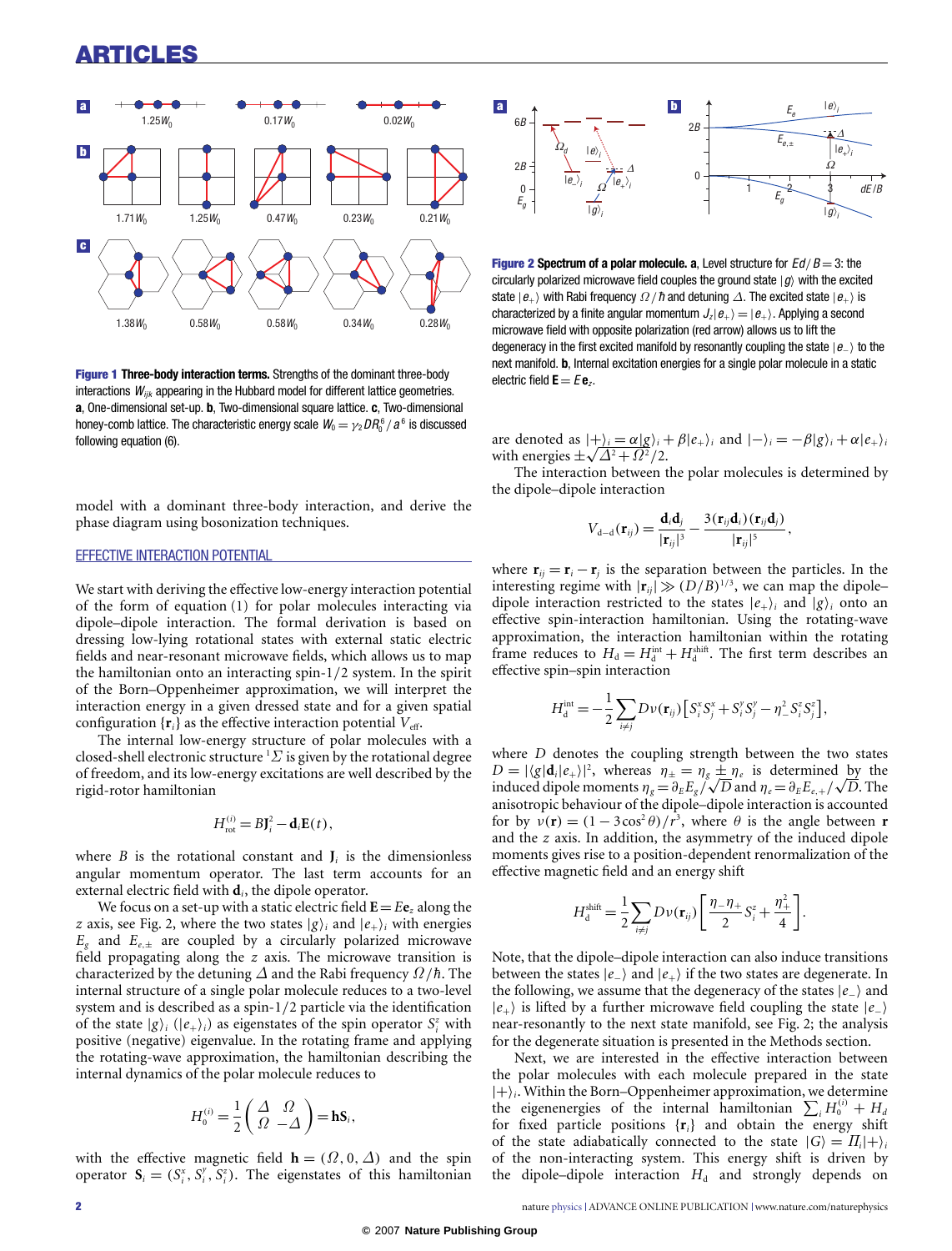

<span id="page-2-0"></span>**Figure 3 Parameters of the effective interaction potential. a–c**, Strength of the interaction parameters  $\lambda_1$ ,  $\lambda_2$  and  $\gamma_2$  as a function of the external fields Ed/B and  $\Omega/\Delta$ . The leading dipole–dipole interaction vanishes for  $\lambda_1 = 0$  (dashed line in **b,c**), and the second-order contributions dominate the interaction. **d**, Strength of  $\lambda_2$  (dashed line) and  $\gamma_2$  (solid line) along the line in parameter space with  $\lambda_1 = 0$ .

the positions of the particles {**r***i*} and therefore describes the effective interaction  $V_{\text{eff}}(\{r_i\})$ . This energy shift in the current situation can be calculated within perturbation theory, see the Methods section. The small parameter controlling the perturbative expansion is  $D/(a^3|\mathbf{h}|) = (R_0/a)^3$ , where *a* is the characteristic length scale of the interparticle separation and the length scale  $R_0 = (D/\sqrt{\Delta^2 + \Omega^2})^{1/3}.$ 

The effective interaction potential  $V_{\text{eff}}$  reduces to the form in equation [\(1\)](#page-0-0) with the two-particle interaction potential

<span id="page-2-3"></span><span id="page-2-2"></span>
$$
V(\mathbf{r}) = \lambda_1 D \nu(\mathbf{r}) + \lambda_2 D R_0^3 [\nu(\mathbf{r})]^2, \tag{3}
$$

and the three-body interaction

$$
W(\mathbf{r}_1, \mathbf{r}_2, \mathbf{r}_3) = \gamma_2 R_0^3 D[\nu(\mathbf{r}_{12}) \nu(\mathbf{r}_{13}) + \nu(\mathbf{r}_{12}) \nu(\mathbf{r}_{23}) + \nu(\mathbf{r}_{13}) \nu(\mathbf{r}_{23})].
$$
 (4)

The dimensionless coupling parameters  $\lambda_1$ ,  $\lambda_2$  and  $\gamma_2$  are presented in the Methods section. These parameters can be tuned via the strength of the electric field *Ed*/*B* and the ratio between the Rabi frequency and the detuning  $\Omega/\Delta$  see [Fig.](#page-2-0) [3.](#page-2-0) Of special interest are the values of the external fields, where  $\lambda_1 = 0$ , that is, the leading two-particle interaction vanishes. Then, the interaction is dominated by the second-order contribution with  $\lambda_2$  and  $\gamma_2$ , which includes the three-body interaction, see [Fig.](#page-2-0) [3d](#page-2-0), whereas small deviation away from the line  $\lambda_1 = 0$  allows us to change the character of the two-particle interaction.

The perturbative expansion requires that the interparticle distance is larger than the length scale  $R_0$ , and limits the validity of the effective interaction  $V_{\text{eff}}({\bf r}_i)$  to a regime with |**r***i*−**r***<sup>j</sup>* | > *R*<sup>0</sup> . Note that within this regime, the Born–Oppenheimer approximation is also valid as the different dressed manifolds are separated by the high-energy scale  $\Delta$  suppressing diabatic transitions. Here, we prevent particles from approaching each other on shorter distances,  $|\mathbf{r}_i - \mathbf{r}_j| < R_0$ , by focusing on set-ups where the combination of interparticle potential for  $|\mathbf{r}_i - \mathbf{r}_j| > R_0$ and the transverse trapping potential produces a strong repulsive barrier. For sufficiently strong barrier height, thermal activation across the barrier and quantum mechanical tunnelling through the barrier are then suppressed, and the particles are confined in parameter space to the region  $|\mathbf{r}_i - \mathbf{r}_j| > R_0$ . A set-up providing such a barrier is obtained by confining the particles into two dimensions by a strong transverse trapping potential along the *z* axis with transverse trapping frequency  $\omega_{\perp} = \hbar / m a_{\perp}^2$  as provided, for example, by an optical lattice. The condition for an efficient barrier in this two-dimensional set-up has been recently worked out for polarized molecules with leading dipole–dipole interaction<sup>[26](#page-5-12)[,27](#page-5-13)</sup>. However, the analysis can be generalized to the current situation with the interaction potential  $V_{\text{eff}}(\{\mathbf{r}_i\})$  if the two-particle potential  $V(\mathbf{r})$  is sufficiently repulsive, that is,  $\lambda_1$  ≥  $-\lambda_2 (R_0/a)^3$ . For  $\hbar \omega_$  > *D*/*R*<sub>0</sub><sup>3</sup>, an estimate of the rate for two particles to penetrate the barrier up to a distance  $|\mathbf{r}_i - \mathbf{r}_j| < R_0$ is provided by  $\Gamma \sim (\hbar / m_a^2) \exp(-2S_E/\hbar)$  with the semiclassical action  $S_E/\hbar \sim \sqrt{Dm/R_0\hbar^2}$ . This exponential suppression confines particles in parameter space to the region  $|\mathbf{r}_i - \mathbf{r}_j| > R_0$  for realistic parameters with polar molecules, see below.

The low-energy many-body theory now follows by combining the kinetic energy of the polar molecules with the effective interaction  $V_{\text{eff}}$  within the Born–Oppenheimer approximation and the external trapping potentials  $V<sub>T</sub>$ 

<span id="page-2-1"></span>
$$
H = \sum_{i} \frac{\mathbf{p}_i^2}{2m} + V_{\text{eff}}(\{\mathbf{r}_i\}) + \sum_{i} V_{\text{T}}(\mathbf{r}_i). \tag{5}
$$

Note that the hamiltonian is independent of the statistics of the particles and therefore is valid for bosonic and fermionic polar molecules. In the strongly interacting regime, where the interaction energy dominates over the kinetic energy, it is expected that the ground state of the many-body system is determined by crystalline phases<sup>[27](#page-5-13)</sup>.

### HUBBARD MODEL

Applying an optical lattice provides a periodic structure for the polar molecules described by the hamiltonian equation [\(5\)](#page-2-1) and allows us to derive Hubbard models with unconventional and strong nearest-neighbour interactions. We focus on the above setup, where the stability of the system is obtained by a strong transverse trapping potential. We describe the lattice structure with lattice spacing *a* by a set of vectors {**R***i*} accounting for the minima of the optical lattice; depending on the optical lattice, we can generate one-dimensional and two-dimensional systems. The mapping to the Hubbard model follows the standard procedure<sup>[28](#page-5-14)</sup>. (1) Solving the single-particle problem in the presence of the optical lattice provides the Wannier functions  $w(\mathbf{r})$  for the lowest Bloch band and determines the hopping energy *J*. The Wannier functions describe localized wavefunctions with characteristic size  $a_0$ . (2) We express the field operator  $\psi$  in terms of the Wannier functions in the lowest band  $\psi^{\dagger}(\mathbf{r}) = \sum_{i} w(\mathbf{r} - \mathbf{R}_i) b_i^{\dagger}$ , where  $b_i^{\dagger} (b_i)$  is the creation (annihilation) operator at the lattice site **R***<sup>i</sup>* . To simplify the discussion, we consider bosonic particles satisfying bosonic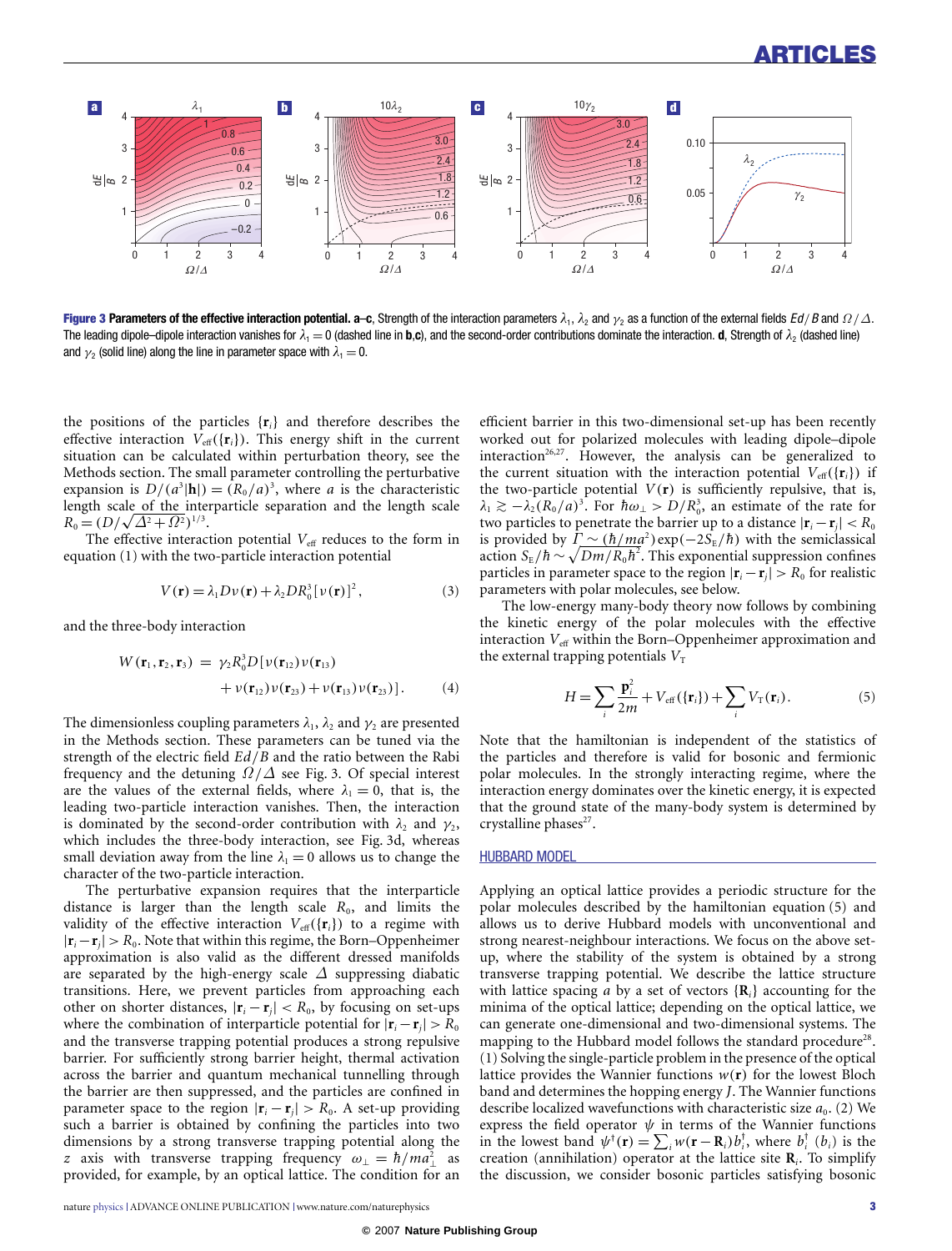# ARTICLES

<span id="page-3-1"></span>

| Table 1 Parameters of the sine-Gordon term. |          |                |
|---------------------------------------------|----------|----------------|
|                                             | IJ       |                |
| $n = 1/3$                                   | $Wa/\pi$ | $\sqrt{36\pi}$ |
| $n=1/2$<br>$n=2/3$                          | Wa/2     | $\sqrt{16\pi}$ |
|                                             | $Wa/\pi$ | $\sqrt{36\pi}$ |

commutation relations. Expressing the hamiltonian in equation [\(5\)](#page-2-1) in second quantization and inserting the bosonic field operator  $\psi$ , maps the system to the Bose–Hubbard model. However, the on-site interaction, which is derived for cold atomic gases from the pseudopotential, requires a special discussion in the current situation. In the experimentally interesting regime, we have the following separation of the length scales:  $a_0 \leq R_0 < a$ . With the above discussion, that the parameter space of the system is confined to interparticle distances larger than  $R_0$ , this implies that if a particle is at site **R***<sup>i</sup>* , the hopping rate for a second particle to tunnel to this site is strongly suppressed. As the initial system has no doubly occupied sites, a convenient way to express this conditional hopping is to describe the bosons as hard-core bosons. Consequently, no onsite interaction term is present, and we obtain the Bose–Hubbard model in equation [\(2\)](#page-0-1). The interaction parameters  $U_{ii}$  and  $V_{iik}$ derive from the effective interaction  $V({\bf r}_i)$  and in the limit of welllocalized Wannier functions ( $a_0 / a \ll 1$ ) reduce to  $U_{ij} = V(\mathbf{R}_i - \mathbf{R}_j)$ and  $W_{ijk} = W(\mathbf{R}_i, \mathbf{R}_j, \mathbf{R}_k)$ . The decay of these interactions with interparticle separation takes the form

<span id="page-3-0"></span>
$$
U_{ij} = U_0 \frac{a^3}{|\mathbf{R}_i - \mathbf{R}_j|^3} + U_1 \frac{a^6}{|\mathbf{R}_i - \mathbf{R}_j|^6},
$$
  

$$
W_{ijk} = W_0 \left[ \frac{a^6}{|\mathbf{R}_i - \mathbf{R}_j|^3 |\mathbf{R}_i - \mathbf{R}_k|^3} + \text{perm} \right].
$$
 (6)

Here,  $U_0 = \lambda_1 D/a^3$ ,  $U_1 = \lambda_2 D R_0^3/a^6$  and  $W_0 = \gamma_2 D R_0^3/a^6$  denote characteristic energy scales. The dominant contributions and strengths of the three-body terms in different lattice geometries are shown in [Fig.](#page-1-0) [1.](#page-1-0)

In the following, we estimate these energy scales for LiCs with a permanent dipole moment  $d = 6.3$  D. Assuming an optical lattice with lattice spacing  $a \approx 500$  nm, the characteristic dimensionless parameter determining the ratio between the interaction energy  $(E<sub>int</sub> = D/a<sup>3</sup>)$  and the characteristic kinetic energy within the lattice  $(E_{\text{kin}} = \hbar^2 / ma^2$  proportional to the recoil energy) becomes  $r_d = Dm/\hbar^2 a \approx 55$ . The leading dipole–dipole interaction can give rise to very strong nearest-neighbour interactions with  $U_0 \sim 55 E_{kin}$ . On the other hand, by tuning the parameters via the external fields to  $\lambda_1 = 0$ , the characteristic energy scale for the threebody interaction becomes  $W_0 \approx (R_0/a)^3 E_{\text{kin}}$ . Then, controlling the hopping energy, *J*, via the strength of the optical lattice allows us to enter the regime with dominant three-body interactions.

#### THREE-BODY INTERACTIONS IN ONE DIMENSION

As an illustration, we study the one-dimensional system with leading three-body interaction. By tuning the external fields to a point with  $U_1 = -U_0$ , the hamiltonian takes the form

<span id="page-3-5"></span>
$$
H = -J\sum_{i} \left[ b_i^{\dagger} b_{i+1} + b_{i+1}^{\dagger} b_i \right] + W \sum_{i} n_{i-1} n_i n_{i+1}, \tag{7}
$$

where we have kept only the nearest-neighbour terms. The further interaction terms play a minor role in the following analysis. Using a Jordan–Wigner transformation allows us to map the hard-core



<span id="page-3-3"></span>**Figure 4 Phase diagram. a,**  $W/J - n$  **phase diagram; the dashed contours** correspond to constant values of K. The first instability at  $n = 1/2$  appears for  $K = 1/2$  (thin solid line), whereas the instabilities at  $n = 1/3$  and  $n = 2/3$  appear at lower values of K. Note that the interaction strength approaches  $W/2J \approx 1$  at the position of the instabilities, and we expect the exact position of the instability to be strongly renormalized. **b**, Diagram of the three different solid orders characterizing the gapped phases: density order with wavevector  $k = 2\pi/3a$ , bond order with  $k = \pi/a$  and bond order with wavevector  $k = 2\pi/3a$ .

bosons onto an interacting Fermi system, which can be studied using bosonization techniques<sup>[29](#page-5-15)[,30](#page-5-16)</sup>; the details of the calculation are presented in the Methods section. As a final result, we find that the low-energy hamiltonian is described by the sine-Gordon model for the particle densities  $n = 1/3$ ,  $n = 1/2$  and  $n = 2/3$ ,

<span id="page-3-2"></span>
$$
H = \frac{\hbar v}{2} \int dx \left[ K \Pi^2 + \frac{1}{K} (\partial_x \Phi)^2 \right] + u \int dx \frac{1}{\pi^2 a^2} \cos(\beta \Phi). \quad (8)
$$

The parameters *u* and β for the sine term are given in [Table](#page-3-1) [1.](#page-3-1) The renormalized Fermi velocity is  $ν = 2Ja\sin(\pi n)/\hbar K$ , whereas the dimensionless Luttinger parameter takes the form  $K = 1/\sqrt{1 + \kappa}$ with

$$
\kappa = \frac{W}{2J} \frac{2n}{\pi} \frac{3 - 2\cos(2\pi n) - \cos(4\pi n)}{\sin(\pi n)}.
$$

The hamiltonian in equation [\(8\)](#page-3-2) now allows for the derivation of the expected phases diagram.

For weak interactions,  $W/2J < 1$ , the three-body interaction shifts the hard-core bosons away from the Tonks gas limit  $(K = 1)$  into the correlated regime with  $K < 1$ . This regime is characterized by algebraic correlation functions; for example, the off-diagonal correlation between the bosons decays as  $\langle b_i b_j^{\dagger} \rangle \sim |i - j|^{-1/2K}$ , and the density–density correlation  $\langle (n_i - n)(n_j - n) \rangle$  ∼ cos[2 $\pi n(i - j)$ ]/| $i - j$ |<sup>2*K*</sup> (ref. [31\)](#page-5-17). At three values of the density,  $n = 2/3$ ,  $n = 1/2$  and  $n = 1/3$ , the sine-Gordon term drives an instability towards a gapped phase, see [Fig.](#page-3-3) [4.](#page-3-3) The critical value of  $K$  for this instability is given by  $K = 8\pi/\beta^2$ . In the following, we use this criterion to identify the instabilities towards three solid phases for  $W/2J \sim 1$ ; the exact determination of the critical interaction strength requires an analysis beyond the scope of this paper. These solid phases are characterized by a broken translational symmetry, where the following observables allow us to distinguish the different ground states √

<span id="page-3-4"></span>
$$
\langle n_j \rangle \sim \cos \left[ 2\pi j n + \sqrt{4\pi} \Phi_l \right],
$$
  

$$
\langle b_j b_{j+1}^\dagger + b_j^\dagger b_{j+1} \rangle \sim \cos \left[ (2\pi j + \pi) n + \sqrt{4\pi} \Phi_l \right],
$$
 (9)

with Φ*<sup>l</sup>* characterizing the different ground states. The first observable describes a density wave with wavevector  $k = 2\pi n/a$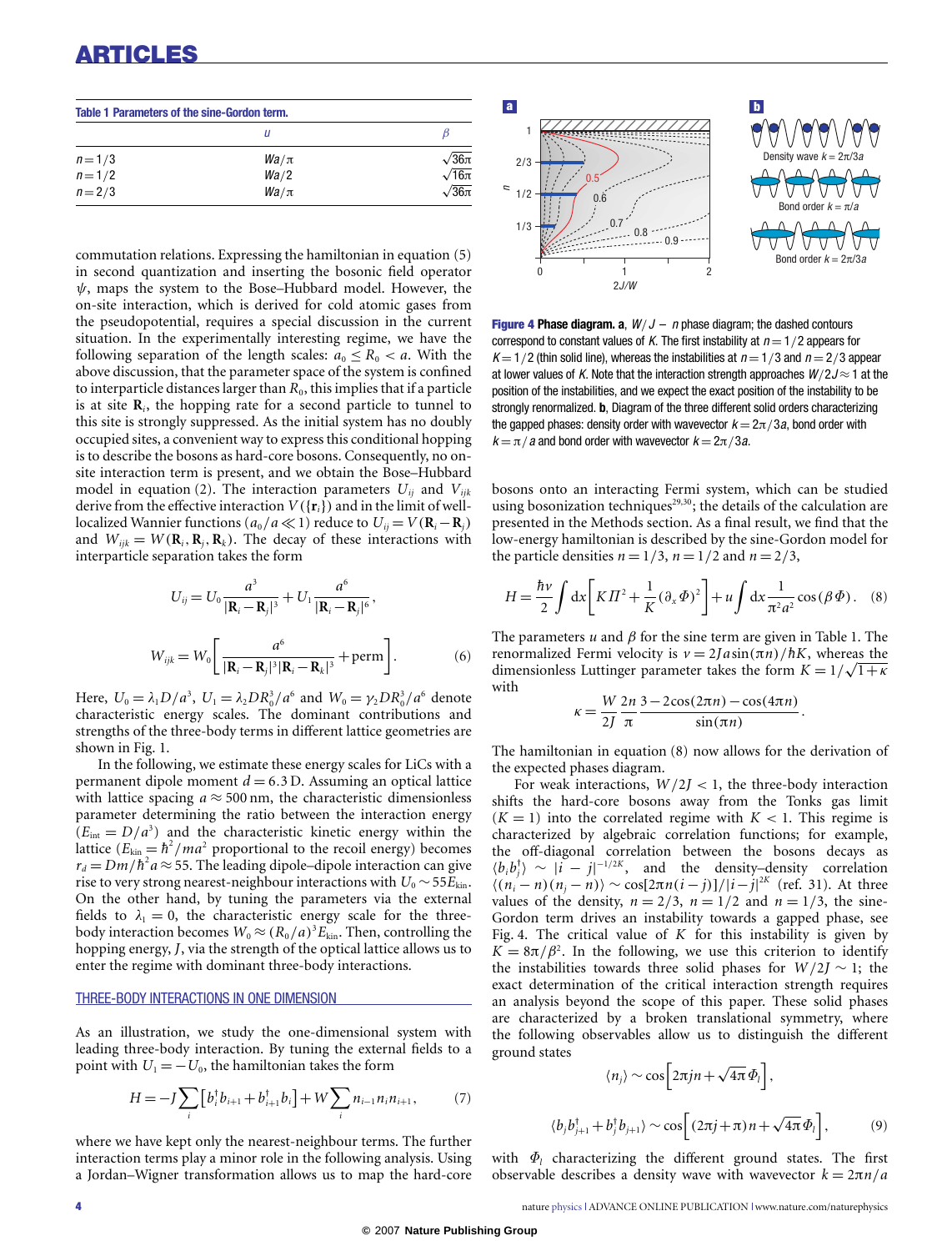present in conventional solids, whereas the second observable accounts for a bond order with wavevector  $k = 2\pi n/a$ ; see [Fig.](#page-3-3) [4b](#page-3-3) for a diagram of the different orders appearing in the ground state.

At half filling,  $n = 1/2$ , the instability towards a gapped phase appears for  $K = 1/2$ . Within the gapped phase, the sine-Gordon term in equation [\(8\)](#page-3-2) determines the long-distance behaviour, and the phase field,  $\Phi$ , is predominantly pinned within a minimum of the  $\cos(\sqrt{16\pi}\Phi)$  term. The minima take the form  $\Phi$ <sup>*l*</sup> =  $\pi$ (2*l* + 1)/ $\sqrt{16\pi}$  and characterize the different ground states in the gapped phase. These ground states can be distinguished by the bond observable in equation [\(9\)](#page-3-4). Therefore, we obtain a two-fold degenerate phase with a broken translational symmetry: the bond correlation function exhibits a long-range order at the wavevector  $k = \pi/a$ , whereas the density  $\langle n_i \rangle$  remains uniform in this phase. The corresponding phase in spin systems is denoted as a spin-Peierls phase<sup>[30](#page-5-16)</sup>.

In turn, for the densities  $n = 1/3$  and  $n = 2/3$  the instability appears at lower values of *K*. The ground states of the gapped phase √ are then characterized by the minima of  $cos(\sqrt{36\pi}\Phi)$ , which are given by  $\Phi_l = \pi(2l+1)/\sqrt{36\pi}$ . The different ground states can be distinguished by the density and bond observable providing a three-fold degenerate phase with a density wave and a bond order at the wavevector  $k = 2\pi/3$ . The appearance of a density wave with  $k = 2\pi/3$  is a special property of the three-body interaction. It can be well understood for  $n = 2/3$  in the limit  $W/2J \gg 1$ : then the ground state takes the form  $\prod_i b_{3i}^{\dagger} b_{3i+1}^{\dagger} |0\rangle$  and describes a perfect density wave.

Within the above bosonization approach, the further interaction terms beyond the nearest-neighbour three-body interaction only provide a small renormalization of the coupling parameters in equation [\(8\)](#page-3-2), and therefore play a minor role in the qualitative discussion of the instabilities. However, in the limit  $W/2J \gg 1$  they become important and can give rise to further solid phases.

# **METHODS**

### ENERGY SHIFTS

The system is initially prepared into the eigenstate of the non-interacting system  $|G\rangle = \Pi_i|+\rangle$  with  $\Delta > 0$  blue-detuned. Within first-order perturbation theory in the interaction hamiltonian  $H_d$ , we obtain the energy shift

$$
E^{(1)}(\lbrace \mathbf{r}_i \rbrace) = \frac{1}{2} \left[ \left( \alpha^2 \eta_g + \beta^2 \eta_e \right)^2 - \alpha^2 \beta^2 \right] \sum_{i \neq j} D \nu(\mathbf{r}_{ij}).
$$

Applying the Born–Oppenheimer approximation, this gives rise to a dipole–dipole interaction between the particles. In addition, the energy shift in second-order perturbation theory reduces to

<span id="page-4-0"></span>
$$
E^{(2)}(\lbrace \mathbf{r}_i \rbrace) = \sum_{k \neq i, k \neq j} \frac{|M|^2}{\sqrt{\Delta^2 + \Omega^2}} D^2 v(\mathbf{r}_{ik}) v(\mathbf{r}_{jk})
$$

$$
+ \sum_{i < j} \frac{|N|^2}{2\sqrt{\Delta^2 + \Omega^2}} [D v(\mathbf{r}_{ij})]^2
$$

and corresponds to a correction to the two-particle interaction potential and a further three-body interaction. The matrix elements *M* and *N* take the form

$$
M = \alpha \beta \left[ \left( \alpha^2 \eta_g + \beta^2 \eta_e \right) \left( \eta_e - \eta_g \right) + \left( \alpha^2 - \beta^2 \right) / 2 \right],
$$
  

$$
N = \alpha^2 \beta^2 \left[ \left( \eta_e - \eta_g \right)^2 + 1 \right].
$$

A comparison of the energy shifts  $E^{(1)}(\mathbf{r}_i) + E^{(2)}(\mathbf{r}_i)$  with the interaction potential  $V_{\text{eff}}(\{\mathbf{r}_i\})$  in equation [\(1\)](#page-0-0) provides the two-particle interaction potential, equation [\(3\)](#page-2-2), and the three-body interaction in equation [\(4\)](#page-2-3). The dimensionless coupling parameters take the form  $\lambda_1 = (\alpha^2 \eta_g + \beta^2 \eta_e)^2 - \alpha^2 \beta^2$ ,  $\lambda_2 = 2|M|^2 + |N|^2/2$ , and  $\gamma_2 = 2|M|^2$ . Note that an *n*-body interaction term

(*n* ≥ 4) appears in (*n*−1)th-order perturbation theory in the small parameter  $(R_0/a)^3$ . Therefore, the contribution of these terms is suppressed and can be safely ignored in our context. Furthermore, the above analysis for  $|G\rangle = \Pi_i|+\rangle$ ( $\Delta$  > 0) provides a positive energy shift in second-order  $E^{(2)}$  ({**r**<sub>*i*</sub>}), as |*G*) corresponds to the highest energy state, and provides a repulsive interaction with  $\lambda_2 \ge 0$  and  $\gamma_2 \ge 0$ . In turn, in an analogous analysis for the lowest energy state,  $\Pi_i$ | –  $\rangle$ ,  $E^{(2)}$  is negative, which yields a change of sign of the coupling parameters  $λ_2$  and  $γ_2$ .

#### DEGENERATE STATES

For a set-up with  $|e_{+}\rangle_i$  and  $|e_{-}\rangle_i$  degenerate, it is necessary to keep the three states  $|+\rangle_i$ ,  $|+\rangle_i$  and  $|e_-\rangle_i$  for the perturbative calculation of the Born–Oppenheimer potentials. The leading contribution  $E_1({\bf{r}}_i)$  is not modified, whereas the following term in the dipole–dipole interaction provides a non-vanishing contribution in second-order perturbation theory,

$$
\Delta H_{\rm d}^{\rm ex} = \frac{1}{2} \sum_{i \neq j} \frac{D}{2} \left[ \left[ \mu \left( \mathbf{r}_{ij} \right) \right]^* T_i^+ S_j^- + \mu \left( \mathbf{r}_{ij} \right) T_i^- S_j^+ \right],
$$

with the operators  $T_i^+ = |e_-\rangle\langle g|$  and  $T_i^- = |g\rangle\langle e_-|$  coupling the ground state with the excited state and the potential  $\mu(\mathbf{r}) = -3(x - iy)^2/r^5$ . We therefore obtain a correction to the two-body interaction potential

$$
\Delta V(\mathbf{r}) = \lambda_3 D R_0^3 |\mu(\mathbf{r})|^2,
$$

and the three-body interaction

 $\lambda$ 

$$
W(\mathbf{r}_1,\mathbf{r}_2,\mathbf{r}_3)=\gamma_3\frac{DR_0^3}{2}\sum_{i\neq j\neq k}^3[\mu(\mathbf{r}_{ik})]^*\mu(\mathbf{r}_{jk}).
$$

The dimensionless parameters  $\lambda_3$  and  $\gamma_3$  take the form

$$
A = \beta^4 \alpha^2 \frac{\sqrt{\Omega^2 + \Delta^2}}{\Delta + 3\sqrt{\Omega^2 + \Delta^2}} + \alpha^4 \beta^2 \frac{\sqrt{\Omega^2 + \Delta^2}}{\Delta + \sqrt{\Delta^2 + \Omega^2}},
$$

$$
\gamma_3 = \alpha^4 \beta^2 \frac{\sqrt{\Omega^2 + \Delta^2}}{\Delta + \sqrt{\Delta^2 + \Omega^2}},
$$

and depend on the external fields  $Ed/B$  and  $\Omega/\Delta$ .

#### **BOSONIZATION**

Using the equivalence between hard-core bosons and a spin-1/2 systems allows us to map the hamiltonian in equation [\(7\)](#page-3-5) to a fermionic model with Fermi operators  $c_i$  ( $c_i^{\dagger}$ ) via a Jordan–Wigner transformation. Following the standard bosonization procedure, we express the fermionic operators via slowly varying left- and right-moving fields<sup>[29,](#page-5-15)[30](#page-5-16)</sup>

$$
c_i \sim \sqrt{a} \Big[ e^{-ik_{\rm F}x_i} R(x) + e^{ik_{\rm F}x_i} L(x) \Big],
$$

where  $k_F = \pi n/a$  is the Fermi momentum and *n* is the averaged particle density. Here, *x<sup>i</sup>* describes the position of the lattice site *i*, whereas *a* denotes the lattice spacing. The fields  $R(x)$  and  $L(x)$  are slowly varying and smooth on distances *a* in the continuous variable  $x \sim x_i$  with

$$
R(x) = \frac{1}{\sqrt{2\pi a}} \exp\left(i\sqrt{4\pi}\phi\right),
$$

$$
L(x) = \frac{1}{\sqrt{2\pi a}} \exp\left(-i\sqrt{4\pi}\phi\right).
$$

Then, the hamiltonian for non-interacting fermions maps to the Luttinger liquid hamiltonian

$$
H_0 = \frac{\nu_{\rm F} \hbar}{2} \int \mathrm{d}x \big[ \Pi^2 + (\partial_x \Phi)^2 \big],
$$

with the bosonic field  $\Phi = \phi + \bar{\phi}$  and  $\Pi$  the momentum conjugate satisfying the canonical commutation relation  $[\Phi(x), \Pi(x')] = i\delta(x - x')$ . Here,  $v_F = 2J\sin(\pi n)/\hbar$  denotes the Fermi velocity of the non-interacting Fermi system. To study the influence of the three-body interaction, we split the density